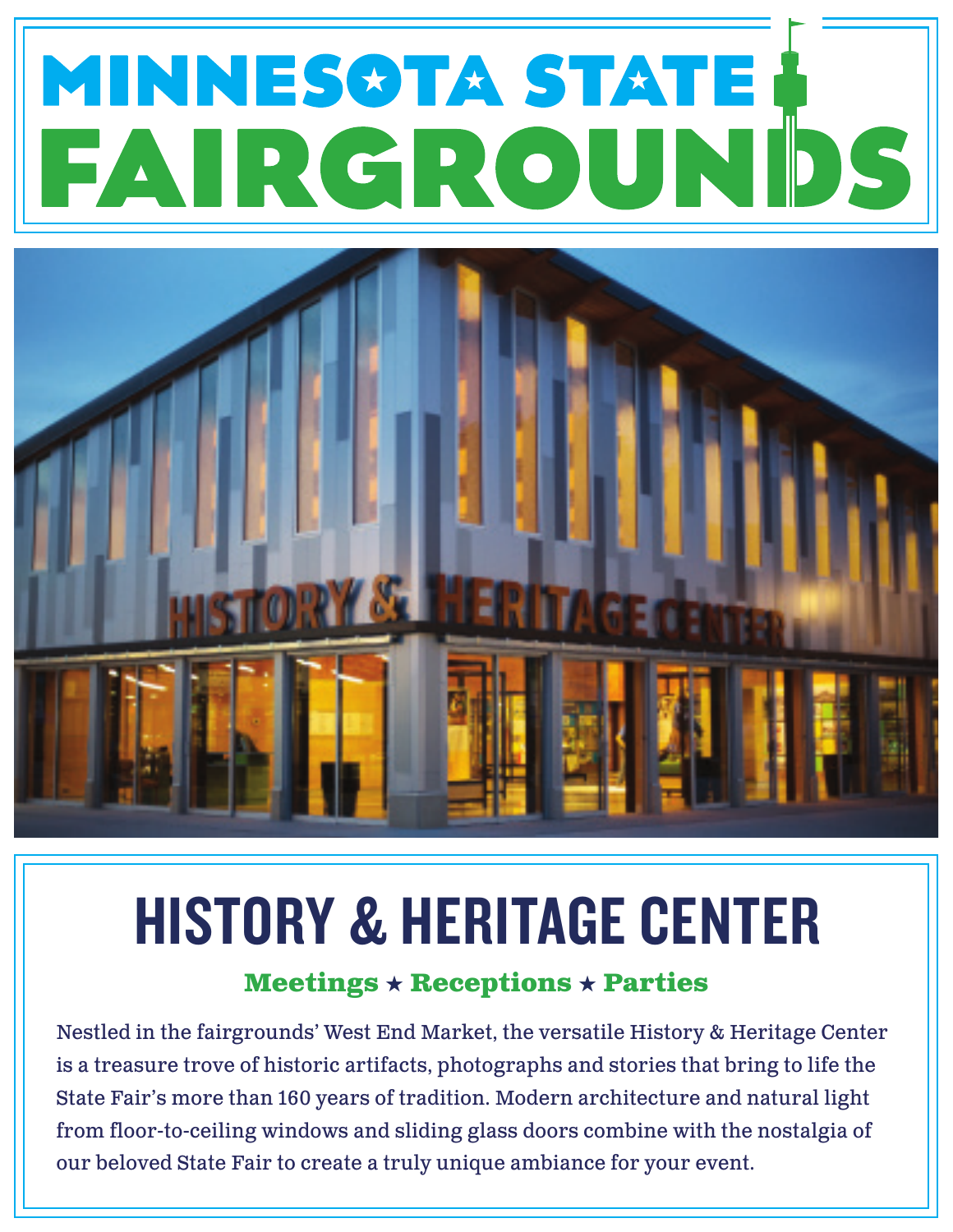





#### **HISTORY & HERITAGE CENTER**

#### **Location:**

1841 West Dan Patch Ave., at West End Market

#### **Available**:

Year-Round (except Aug. 1 to mid-September)

#### **Includes:**

- Typically one set-up/decorating day immediately before and one décor/rental equipment removal day immediately following the scheduled event date (based on availability)
- Free parking on the streets and in the lots surrounding the venue
- Sound system, screen, handheld microphones, podium, speakers, hookup for computer/projector
- Restrooms
- Catering prep area

#### **Reception/Meeting Packages:**

- Half Day Monday to Thursday (7 a.m. to 3 p.m.): \$400
- All Day Monday to Thursday (7 a.m. to midnight or earlier): \$800
- All Day Friday to Sunday (7 a.m. to midnight or earlier): \$1,000

#### **Capacity:**

• 5,000 square feet (up to 200 people seated, no tables; up to 160 people at 20 round tables)

#### **Food & Beverage Options:**

• You may select one of our approved caterers to provide food and beverage service for your event. (Catering services subject to a 15% privilege fee.)

#### **Additional Information:**

- The wall-mounted video screen is available for rent for a \$25 fee. Supplemental audio/visual and staging equipment such as projectors and additional screens and sound systems may be rented for your event through our preferred production company.
- Wi-Fi is available for an additional fee.
- The presence of a law enforcement officer is required at events where alcoholic beverages are served during scheduled event hours. This charge (four-hour minimum) is the responsibility of the renting party.
- All parties hosting events on the fairgrounds are required to have general public liability insurance, which may be purchased through the State Fair's insurance carrier.
- Bring your own decorations to add pizzazz or work with one of our approved decorating vendors. (Sorry, we don't allow glitter, confetti, helium balloons or taping or adhering items to the walls; other restrictions may apply.)
- The State Fair currently offers rental of 8' rectangular banquet tables, 6' round tables, folding chairs and other event equipment. See the Event Rate Sheet on out website for details. Equipment subject to availability.
- Electrical consumption is billed to the rental client.

## Let's Start Planning!

**651-288-4400 \* events@mnstatefair.org MINNESOTA STATE mnstatefair.org/general-info/facility-rental**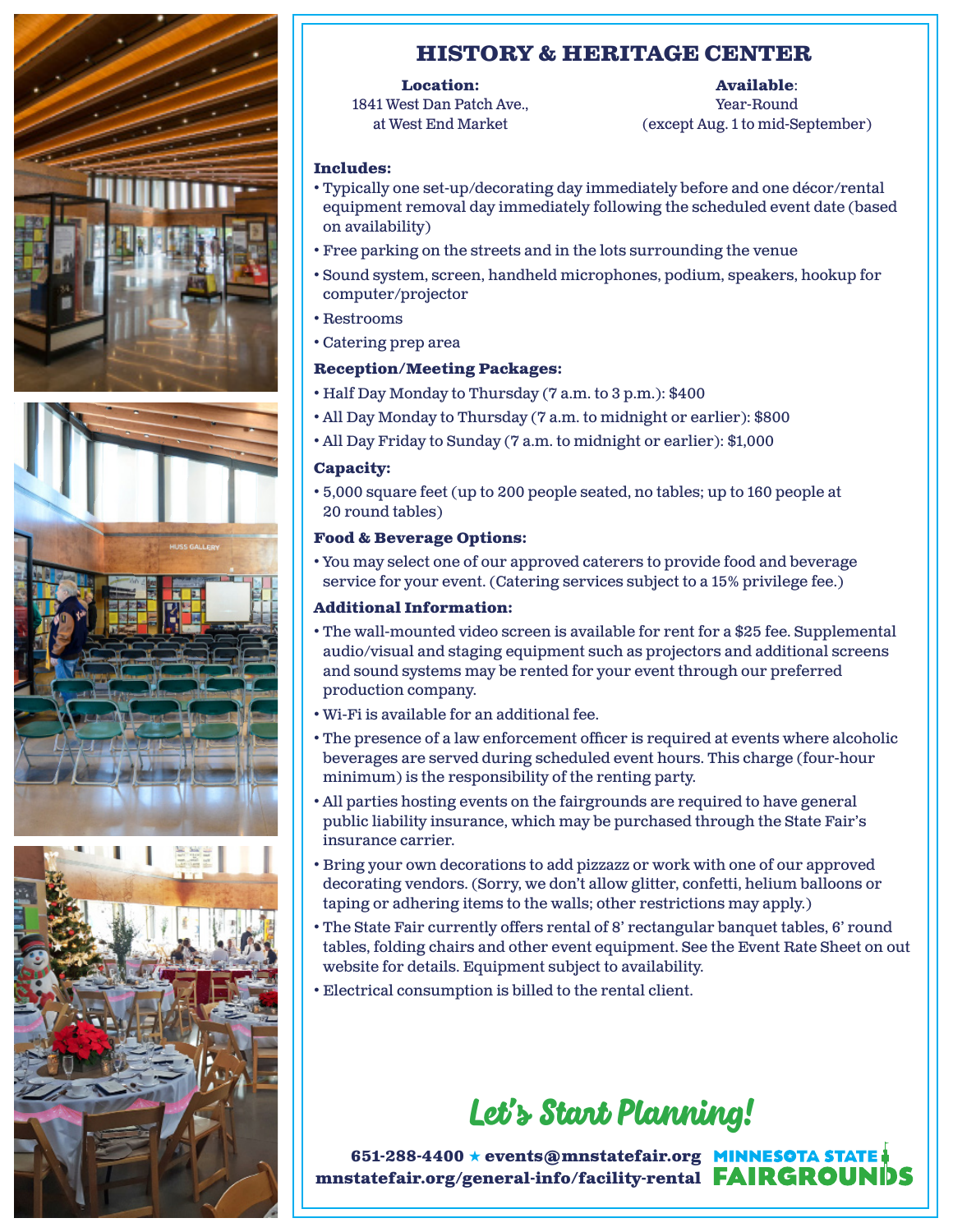